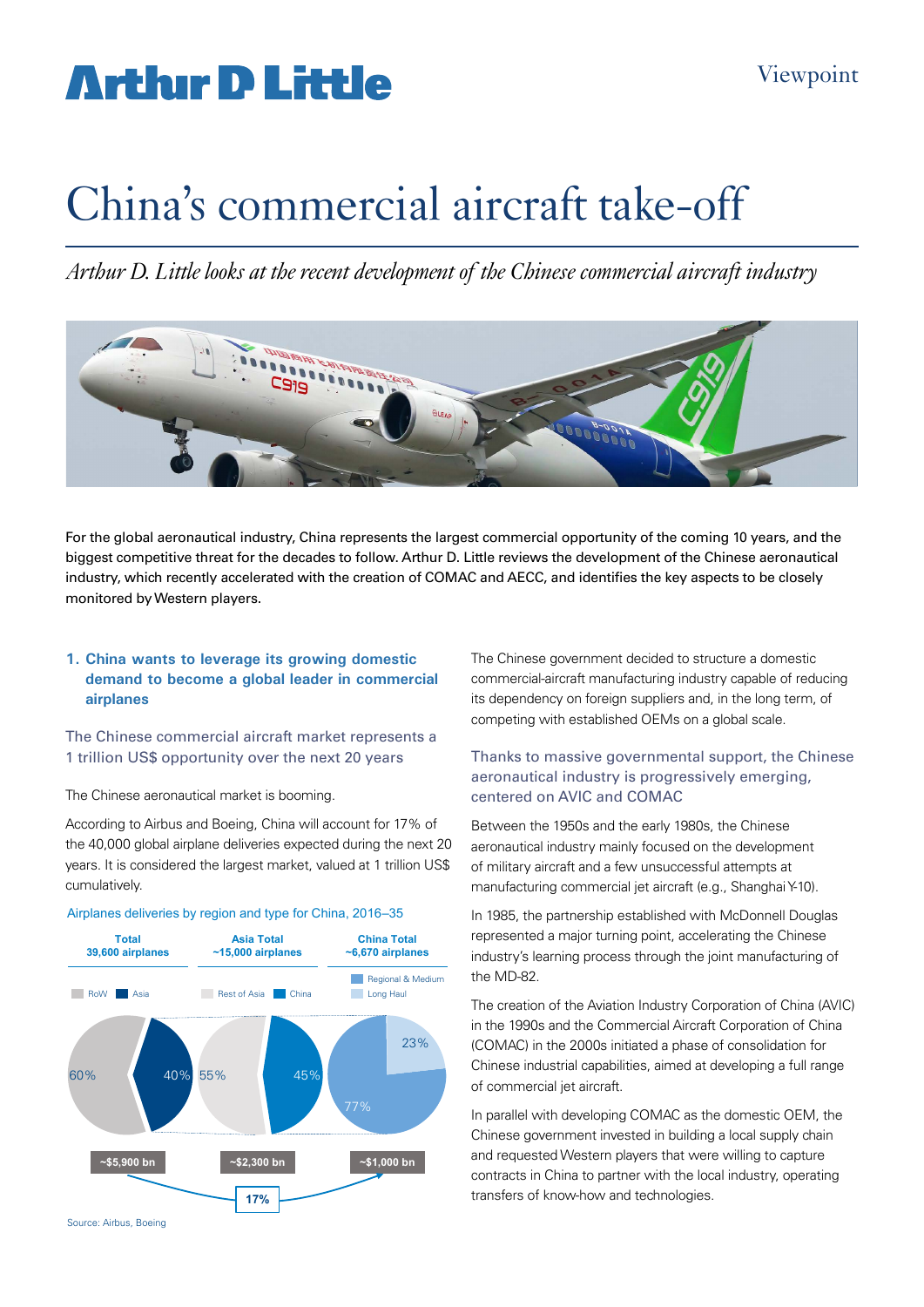# **Arthır D Little**

### The first results of this strategy are visible in the aerostructures market, where AVIC has developed into a leading tier-1 supplier to all major OEMs. On top of aerostructures, the Chinese government recently started to invest in Aero Engine Corp. of China (AECC) to develop domestic industrial capabilities for the manufacturing of aircraft engines. To a lesser extent, it also invested in the joint venture between AVIC and GE (AVIAGE Systems) to develop avionics systems.

### **2. COMAC is currently working on four aircraft development programs at different levels of maturity**

COMAC inherited, at its creation, the ARJ21 program and, in the early 2010s, kicked off three other development programs – C919, C929 and C939 – to enter different market segments.



Source: Airbus, Boeing, COMAC

### ARJ21: after significant delays, the focus is now on solving quality issues and ramping up production

A key project in the "10th Five-Year Plan" (2001-2005) of China, the development of the ARJ21, started in 2002. This project experienced significant delays compared to the initial plan: the first commercial flight took place in June 2016, six years later than planned, and only two ARJ21 aircraft had been delivered as of February 2017 (both to Chengdu Airlines, a company owned by COMAC).

Depending on the version, the ARJ21 has a maximum seating capacity of 105 and a maximum range of 3,700 km, which makes it a direct competitor to Embraer E175 and E190, as well as to Bombardier CRJ900 and CRJ1000. COMAC, Embraer and Bombardier use variants of the same GE CF34 engine.

# C919: starting to compete with Airbus A320 and Boeing 737 in the medium-haul segment

A core element of the Chinese aeronautical strategy, the C919 gives access to the medium-haul segment, which is expected to generate most aircraft deliveries over the coming two decades.

Launched in 2010, this program leverages the experience gained on ARJ21 and officially targets its first deliveries in 2019.

This narrow-body, twin-engine aircraft targets a capacity between 158 and 174 seats and a maximum range of 5,500 km.

Despite significant delays compared to the initial timeline (which, however, seem quite common in the development of comparable airplanes, as highlighted in Figure below), the C919 performed its maiden flight on May 5th, 2017, and is expected to enter into service in 2020–2021.

#### Development years of COMAC, Airbus & Boeing aircraft



Source: Airbus, Boeing, COMAC, press articles

### C929 and C939: developing long-haul aircraft targeting commercial services after 2025

COMAC recently initiated the development of two long-haul aircraft to further extend its product range:

- 1. C929 With 280 seats and a range of 12,000 km, this wide-body, twin-engine aircraft will compete against the Airbus A350 and the Boeing 787. Its first flight is scheduled in 2023, with commercial service in 2026. This aircraft will be jointly developed by COMAC and Russia's United Aircraft Corporation (UAC).
- 2. C939 With 400 seats, this long-range, wide-body aircraft is intended to compete against the Boeing 777 and 747 and the Airbus A350 and A380. No schedule has been published so far.

Scaling up production is the key priority for COMAC to address the growing demand in the Chinese market, but definitively, it will not be enough to expand internationally

# Viewpoint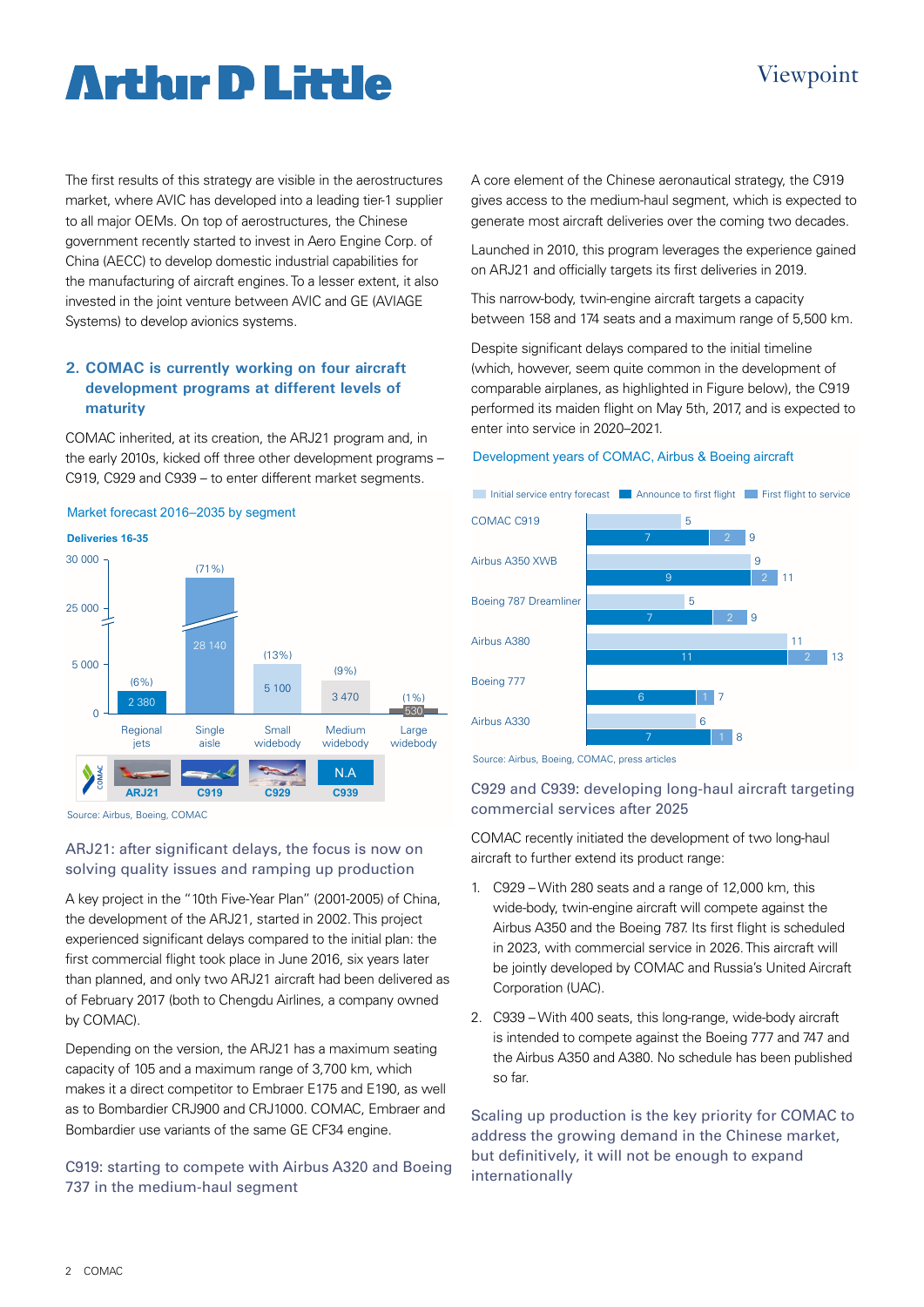# Viewpoint

# **Arthır D Little**

In order to capture the domestic demand, COMAC must scale the production and delivery of its ARJ21, as well as its C919 airplanes once they enter into service.

The key question today is how long it will take for COMAC to fix the initial quality issues (e.g. on the ARJ21) and scale up the production to a few dozen aircraft delivered per month – a level comparable to A320 and 737 production lines.

Our international-airline customers, both legacy and low-cost, agree that COMAC will need to develop a wide range of additional assets on the ground for them to consider introducing the C919 in their fleets. For example, a wide MRO network and robust sales & marketing capabilities are considered "must haves".

## Obtaining certifications might slow COMAC export to Western countries, but this appears less of an issue in developing markets

Obtaining aircraft certifications from the National Aviation Authorities in Europe and in the US might prove a challenging and long process for COMAC. For example, for the time being, US authorities do not allow importing of Chinese-made aircraft, except for the Harbin Y-10.

However, according to Arthur D. Little intelligence, COMAC benefits from a large and growing domestic market and an addressable export market in many countries, which are already purchasing Chinese civil and military aircraft.

#### Chinese aeronautics exports



Countries using Chinese airliners, combat aircrafts, helicopters, transport or UAV (only models still being currently produced in China are considered)

Source: AVIC, press articles

### Today, COMAC's industrial model and supplier base are similar to those of Airbus and Boeing

The industrial model of COMAC is comparable to Airbus and Boeing, focusing on the design and assembly of parts and systems procured from the global aeronautical supply chain. AVIC is one of the main tier-1 suppliers selling aerostructures to COMAC, while all the others are typical Western aeronautical

suppliers (e.g., GE, Safran, Honeywell, Rockwell Collins). Inhouse manufacturing is limited to very specific aerostructure components (e.g., empennage).

## **3. On top of COMAC and AVIC, the Chinese government is investing in domestic aircraftengine manufacturers**

In its "Made in China 2025" industrial policy presented in 2015, the Chinese government identified aircraft engines as one of the 10 crucial manufacturing sectors of importance.

In order to steer the development of this sector, a new stateowned entity was created in 2016 with the objective of building a world-class jet engine. This new entity, called the Aero Engine Corp. of China (AECC), consolidates all existing Chinese engine manufacturers. With its 46 subsidiaries and 96,000 employees, AECC is responsible for the R&D and manufacturing of aircraft engines and gas turbines.

This strategic move aims at strengthening the Chinese aviation industry by reducing its reliance on foreign suppliers. AECC plans to build engines that can replace foreign-made engines on the ARJ21 and the C919.

# **4. China has demonstrated its capacity to grow as a global leader in other industrial sectors**

China became a global leader in the high-speed trains sector (also) thanks to technology transfers from top players

Starting in the 1990s, leading high-speed train manufacturers such as Siemens and Kawasaki were asked to partner with the local industry and operate technology transfers as a condition of commercializing their products in the Chinese market.

Figure below compares the evolution of patenting activity in China between the railway and aerospace sectors, and highlights three relevant turning points in the development of the local high-speed train sector:

- 1. In 2005 a joint venture was established between Siemens and CNR for the transfer of high-speed train technology.
- 2. In 2009 a \$5.7bn contract was awarded to CNR for the manufacturing of 100 trains for Beijing – for Shanghai highspeed railway, \$1bn was subcontracted to Siemens.
- 3. In 2015 CNR was competing with the major high-speed train manufacturers, including Siemens, on a global scale. Deutsche Bahn publicly stated that it was considering buying trains and spare parts from Chinese producers.